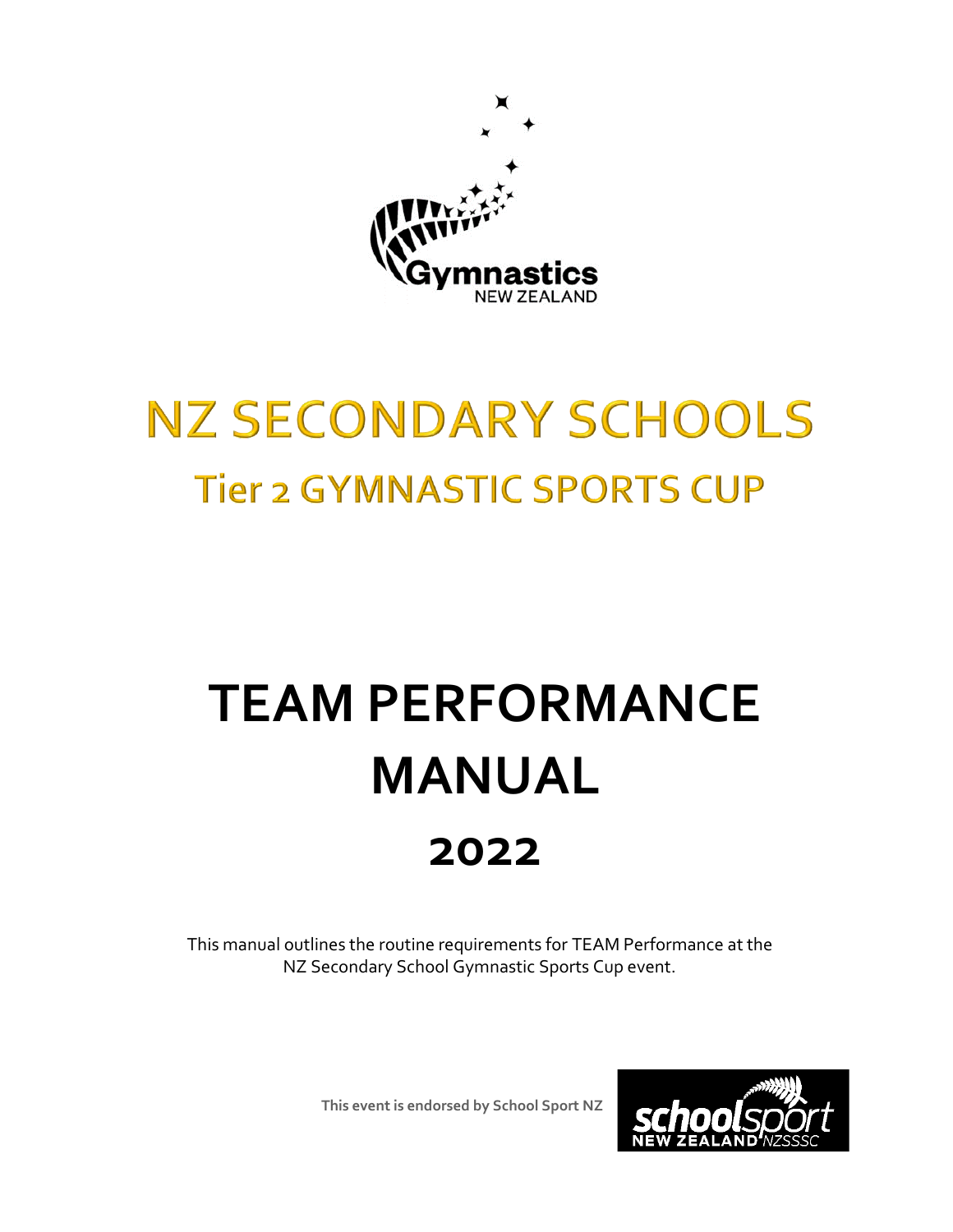Group performances are designed to visualise the diversity of Gymnastics. This is an exciting event for TEAMS of participants.

#### **1. SUMMARY OF REQUIREMENTS**

 $\overline{a}$ 

| <b>TEAM PERFORMANCE</b> |                                                                                                                                                                                                                                                                                                                                                                                                                                                                                                                                                                                                                                                                                                                                                                                                                                                                                         |  |  |
|-------------------------|-----------------------------------------------------------------------------------------------------------------------------------------------------------------------------------------------------------------------------------------------------------------------------------------------------------------------------------------------------------------------------------------------------------------------------------------------------------------------------------------------------------------------------------------------------------------------------------------------------------------------------------------------------------------------------------------------------------------------------------------------------------------------------------------------------------------------------------------------------------------------------------------|--|--|
| Level                   | <b>OPEN Division</b><br>$\bullet$<br>Participation for non-gymnasts, current gymnasts, and other performance Groups<br>$\bullet$<br>/Dance Troup/Aerobics etc                                                                                                                                                                                                                                                                                                                                                                                                                                                                                                                                                                                                                                                                                                                           |  |  |
| Description             | <b>OPEN Team Performance</b><br>$\bullet$<br>Competition - a minimum of no less than six active participants from the same<br>$\bullet$<br>school.<br>Teams can consist of all females, all males, or mixed.<br>٠<br>A performer may only compete for one team.<br>$\bullet$<br>Schools may enter as many teams as they desire and/or event organisers permit.<br>$\bullet$<br>Team members may be from any Gym Sport and may compete in other events<br>$\bullet$<br>individually.<br>Team members can interchange/increase/decrease during a performance.<br>$\bullet$<br>Length of performance is to be minimum 3 minutes - maximum 5 minutes; this<br>$\bullet$<br>includes entrance and exit from the floor.<br>The participants may use any hand held apparatus, props or small moveable<br>$\bullet$<br>apparatus.<br>Performances are on a 12m x 12m sprung floor.<br>$\bullet$ |  |  |
| Attire                  | Participants are encouraged to make use of costumes, and anything else that may<br>$\bullet$<br>enhance their performance.<br>Immodest Costumes are not allowed<br>$\bullet$<br>Jewellery is not allowed, especially visible piercings.<br>$\bullet$                                                                                                                                                                                                                                                                                                                                                                                                                                                                                                                                                                                                                                    |  |  |
| Music                   | Music must be on a CD. The recording must be at the start of the CD.<br>$\bullet$<br>No music containing inappropriate lyrics or offensive language will be accepted.<br>$\bullet$<br>The music must be clearly marked with the following information:<br>$\bullet$<br>Name of Team<br>$\circ$<br>Name of School<br>$\Omega$<br>Any special instructions for music technician<br>$\circ$<br>On entry form please submit name of music and how long it is going to be.                                                                                                                                                                                                                                                                                                                                                                                                                   |  |  |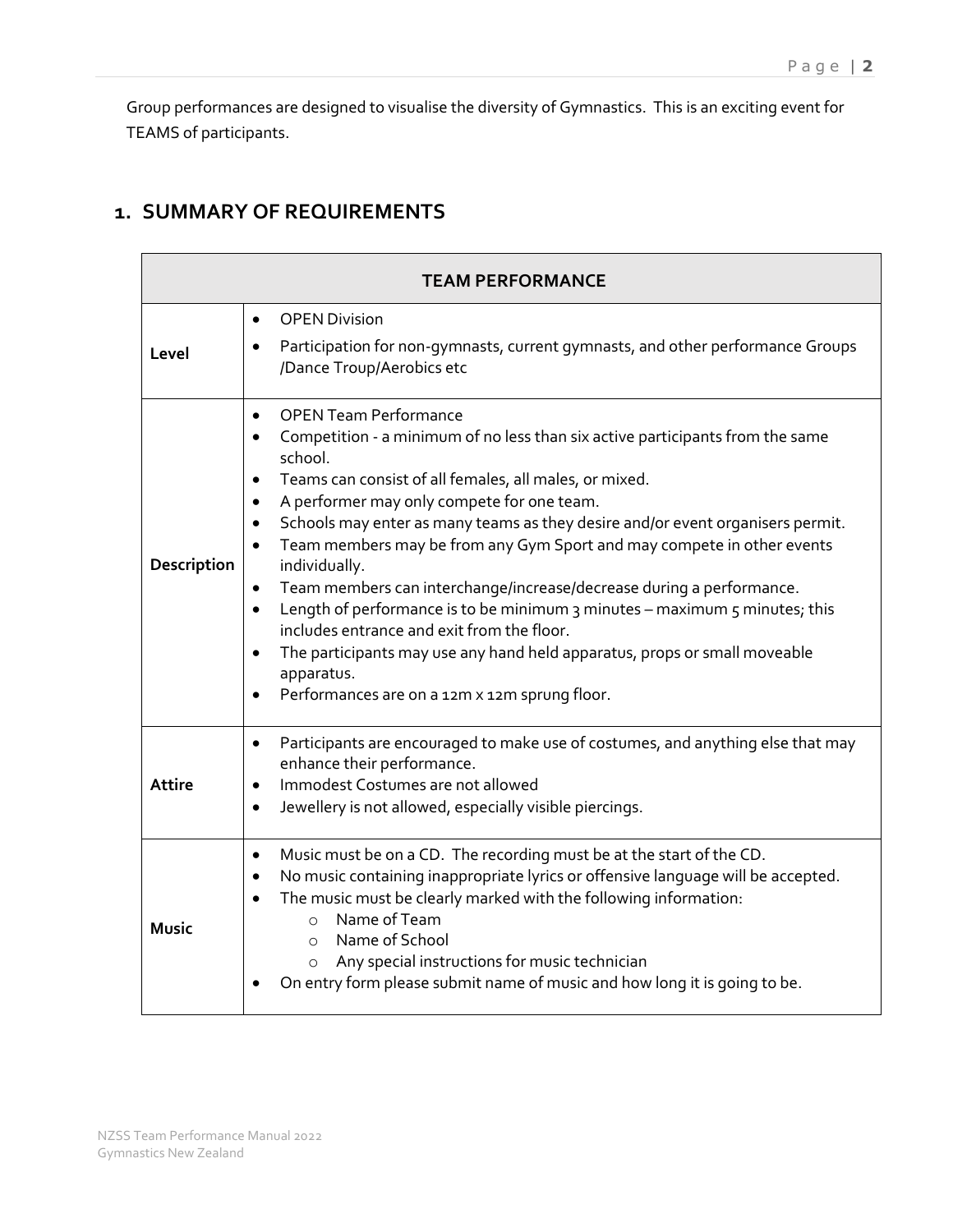#### **2. CONSIDERATIONS WHEN MAKING UP THE PERFORMANCE**

**Team Performance will be ranked based on:** 

| <b>Technical Artistry</b>                                                                             | 25% |
|-------------------------------------------------------------------------------------------------------|-----|
| Musical Interpretation<br>How well the skills and movements are performed                             | 25% |
| Aesthetic Appeal<br>How well do the movements go to the music chosen?                                 | 25% |
| Costume - Use of special effects/costumes to enhance performance.<br>- "What it looks like - IMPACT!" | 25% |

'Simple skills done well are better than advanced skills done poorly.'